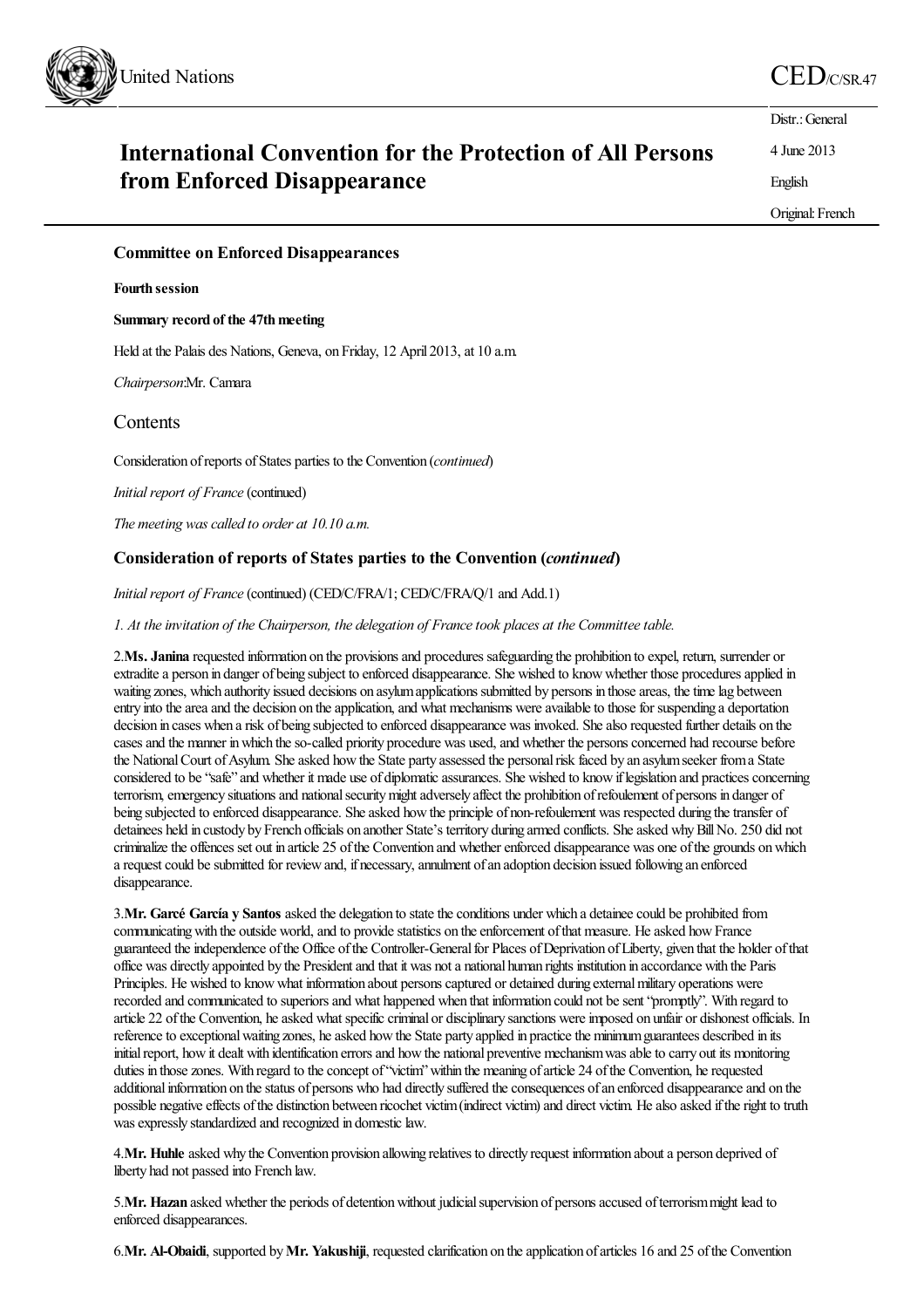and asked whether French law offered the guarantees enshrined in article 21 of the Convention.

7.**Mr. LópezOrtega** asked whether France planned to introduce habeascorpus proceedingsand howmany times in 2012 the police had used the procedure authorizing them to present a detainee to the prosecution via videoconference, which did not comply with international safeguards.

8.**Ms. Doublet** (France), replying to the questions about article 16 of the Convention, acknowledged that there was no express reference in French legislation to the prohibition of return of persons to a country where they would be in danger of being subjected to enforced disappearance. However, given that article 16 was clear, precise and unconditional, it was directly binding on French administrative and judicial authorities. In addition, as the risk of enforced disappearance was generally part of a series of violations of fundamental rights, under current French legislation persons who were in danger of losing their lives or liberty or being subjected to inhuman and degrading treatment would not be returned. Regarding the exercise of the right of persons placed in waiting areas to invoke the risk of enforced disappearance, an administrative authority, followed by judicial authority four days later, was competent to issue a decision to continue the detention in the waiting area. The detention could not be extended for more than 20 days, and during that period the persons enjoyed the services of a lawyer and an interpreter free of charge. In addition to that check on detention in waiting zones, there was also a check in place on decisions to refuse entry. Thus, persons who believed themselves to be in danger of being subjected to enforced disappearance if returned could apply for asylum. A specialized authority, the Office for the Protection of Refugees and Stateless Persons, examined such applications. The Office heard the applicant and delivered an opinion. The final decision was in fact issued by the Ministry of the Interior, but in practice it always upheld the Office's opinion. Entry could be refused if the request was manifestly unfounded. In addition, following the ruling of the European Court of Human Rights against France in 2007, the State had established a fully suspensive remedy against decisions to refuse entry for reasons of asylum. The person concerned, who received free assistance from a lawyer and an interpreter, had 48 hours to appeal the matter before a judge, who took a decision within 72 hours. The need for such short deadlines was dictated by the 20-day limit on stays in waiting zones. The appeal must be submitted in French, but, in accordance with the law, an association that helped foreigners prepare their appeals worked in the waiting zones, and the asylum seekers could explain their situation to the judge at the hearing, which was a key moment in the appeal process. If the judge felt that risk was established the decision to refuse entry was annulled and the foreigners were authorized to enter French territory, where they could proceed with their asylum applications.

9. The prefecture could examine applications for asylum under the so-called priority procedure — which provided the same guarantees as the ordinary procedure — if the asylum seeker's presence in France posed a serious threat to public order, if they were a national of a country that was included in a list of safe countries of origin and if the request for asylum was based on deliberate fraud, constituted an abuse of asylum procedures or was intended only to defeat an expulsion measure that had been or would soon be issued. In 2012, 30 per cent of asylum applications had been examined under that procedure. In accordance with the law, a country was considered to be safe if it ensured respect for the principles of freedom, democracy and the rule of law as well as human rights and fundamental freedoms. Applications by asylum seekers who were nationals of a State on the list of safe countries of origin were handled by the Office for the Protection of Refugees and Stateless Persons under the priority procedure. The governing body of the Office for the Protection of Refugees and Stateless Persons drew up the list of countries considered to be safe countries of origin, which was subject to checks and revisions. It was not the decisions of the National Court of Asylum or the Office for the Protection of Refugees and Stateless Persons that led to the expulsion of unsuccessful asylum seekers to their countries of origin, but rather separate measures taken by the administrative authority, namely the obligation to leave France and be escorted to the border. Those measures were subject to a fully suspensive remedy before the administrative judge, who was required to verify that the asylum seeker was not in danger of suffering inhuman or degrading treatment or becoming a victim of enforced disappearance if returned to their country of origin. France was aware of the criticisms of the priority procedure and was willing to take account of European Community directives on the right to asylum. With regard to the expulsion of terrorists, domestic law specified the absolute obligation to protect against inhuman and degrading treatment regardless of the offences the person had allegedly committed. The French authorities did not rely just on diplomaticassurances in cases ofexpulsion; rather, they personally verified that the personwas not in danger. The exceptional waiting zones were designed to cope with an influx of foreigners who did not pass through border checkpoints. Since 2011, French legislation provided the same guarantees in exceptional waiting areas as in ordinary waiting areas.

10.Mr. Stoliaroff (France) said that prescription was the general rule in civil proceedings, as set out in the Code of Civil Procedure. Mitigating circumstances were contrary to the French legal tradition, thus France had not adopted the Convention provisions on that matter. In addition, France had not entered an interpretative declaration concerning article 2 of the Convention because it did not wish to suggest that there was a problem with that interpretation. The concept of "ricochet" victim was set out in article 24 of the Criminal Code. Enforced disappearance constituted personal injury, for both direct victims and members of their families, who could be considered ricochet victims. With regard to the family's right to know the place of custody or imprisonment, since French law gave priority to the right to privacy, a family who feared that one of its members was a victim of enforced disappearance must sue for damages in criminal proceedings before the public prosecutor on the basis of a "disturbing disappearance", which would lead to an investigation and allow the family to access the file on the allegedly disappeared person. In extreme circumstances, France accorded priority to the right to know. Enforced disappearance as a crime against humanity had been constituted as a criminal offence by the Act of 2010 and the enactment in French law of the Rome Statute of the International Criminal Court. Crimes of enforced disappearance not committed as part of a concerted plan would be covered by legal provisions in 2013. In addition, complaints of enforced disappearance were always admissible and were covered by the same guarantees regardless of whether the disappearance had taken place before or after an arrest by a legitimate authority. No one was held in secret detention in France. Article 66 of the Constitution prohibited arbitrary detention, and France considered secret detention to be arbitrary detention. Detention in police custodywasautomatically carried out under thesupervision ofajudicialauthority, particularly in cases ofterrorism. With regard to adoptions originating from the enforced disappearance of children, there was a procedure in place to challenge any adoption that had been fraudulently carried out. From a legal standpoint, there was no time limit on the review of adoptions, either in criminal or civil law. However, the judge also took into account the situation of the child and their family when the child was old enough to express an opinion. The principle of habeas corpus did not exist in French law, but the general legal system was very protective of freedoms, and the Act of 14 April 2011 had made it possible to universalize the right of all individuals to meet with a lawyer for 30 minutes and to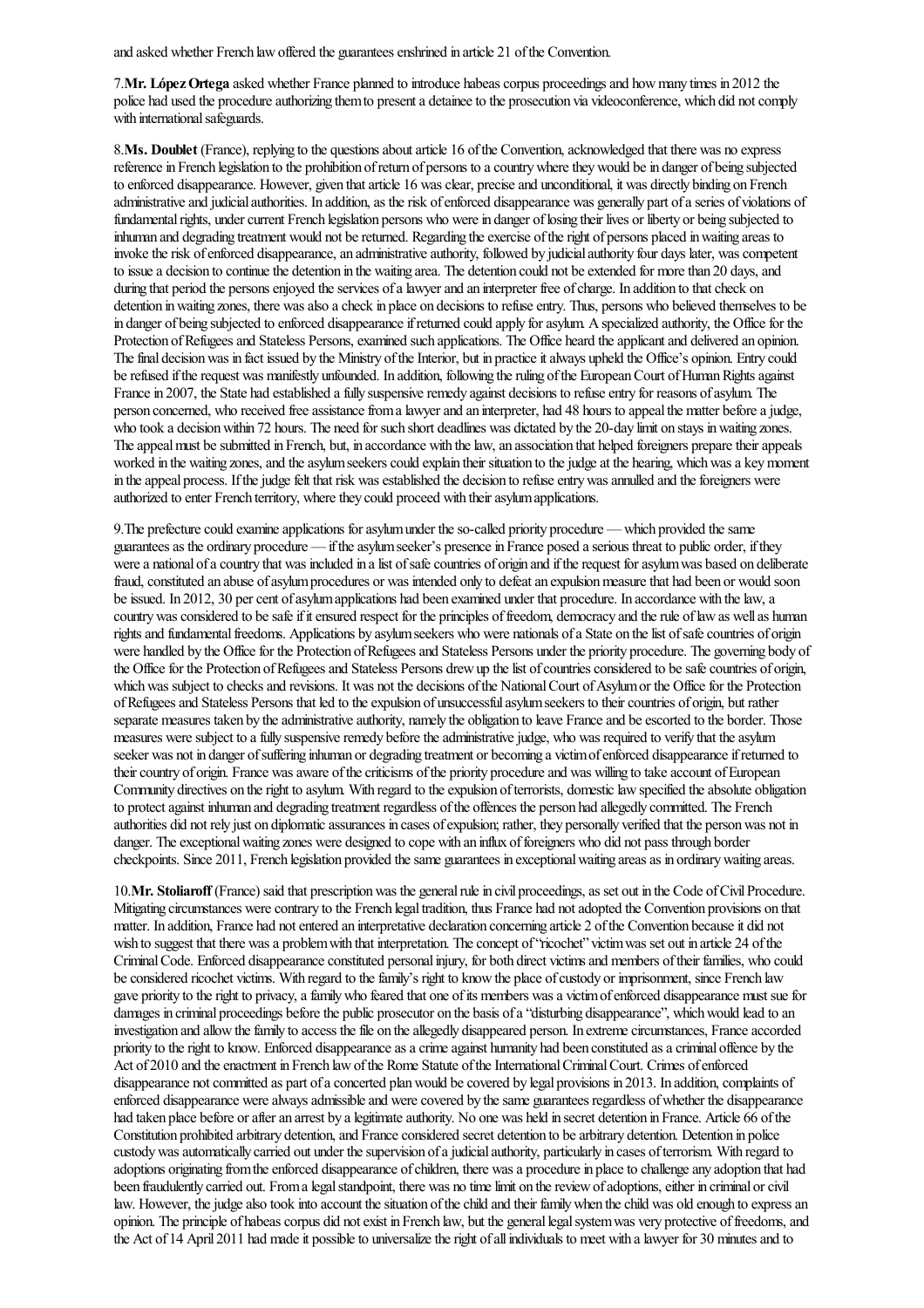have access to the case file. Only very serious offences, including terrorism and enforced disappearances, were subject to exceptions.

11.**Mr. Balcerski** (France) said that duringmilitary operations Francerespected the principle of non-refoulementand the prohibition ofenforced disappearance by orderingmilitary units thatcaptured individuals to informtheir superiors, who sent that information to the International Committee of the Red Cross so that it could register and visit the detainees. When persons captured by the French authorities were transferred to the legitimate authorities of the State in which the French forces had intervened, France requested visitation rights and urged the State concerned to respect the guarantees of proper treatment and non-extradition to third States that had not agreed to those guarantees. The French authorities were endeavouring to have such guarantees included in a diplomatic agreement signed with the legitimate authorities of the State where the intervention had taken place. When individuals were captured or detained in the course of military operations, information was sent along the hierarchical chain about the conditions, date, place and circumstances of the capture and the identity, estimated age and presumed nationality of the captured, as well as their alleged links with the opposing forces, which might justify the detention. Communication system breakdowns sometimes made it impossible to send the information immediately. The information was sent along the hierarchical chain "as quickly as possible", meaning taking into account the time needed to escort the captured or detained persons to a location outside the combat zone, search them and interrogate them.

12.**Mr. Stoliaroff** (France) said that thecrimes referred to in article 25 ofthe Convention already constituted acriminal offence under national law. The crimes referred to in article 25, paragraph 1 (b), of the Convention were specifically dealt with in articles 441-1 and 441-2 of the Criminal Code.

13.Mr. Dumand (France) said that the independence of the Office of the Controller-General for Places of Deprivation of Liberty was guaranteed under the law of 30 October 2007, which he read out. Respect for ethical standards among law enforcement officials was encouraged through initial and on-the-job training, numerous controls and sanctions. In 2011, nearly 3,000 disciplinary sanctions had been imposed against police officers. To put that in context, about 4 million police operations had been carried out that same year.

14.Ms. Janina asked the French delegation to describe the legal provisions justifying the fact that the Ministry of the Interior always upheld the opinions issued by the Office for the Protection of Refugees and Stateless Persons following the examination of asylum applications, when that opinion was not binding. She also asked if the 48-hour period granted to asylum seekers to appeal the rejection of their application was long enough to allow them to collect the documents and information required to prove to the judge that they were in danger of being subjected to enforced disappearance in their countries of origin. She asked if a review of adoption procedures could be initiated by third parties, particularly the adopted child's family of origin.

15.**Mr. Garcé García y Santos** welcomed thefact that the Controller-Generalfor Places ofDeprivation ofLiberty enjoyed immunity in the exercise of his or her duties and hoped that other countries would be inspired to follow that good practice. He noted the explanation of the safeguards in place during armed conflicts but wished to gain a better understanding of the "security reasons" that could be invoked to justify not sending information according to the usual procedures.

16.**Mr. Huhle** said that enforced disappearance could also harm persons outside the family circle and wished to know whether the State party intended to broaden its definition of ricochet victims. He asked why the limitation period was different in criminal law compared with civil law and why it had not been increased to 20 years in cases of enforced disappearance, as had been done for cases of torture.

17.**Mr. Hazan** asked when the limitation period began in cases of child kidnapping — which was a continuous offence — and what happened to the child in proven cases of child abduction.

18.Ms. Doublet (France) said that under French law all matters concerning the entry and residence of foreigners were the responsibility of the Minister of the Interior; therefore, officially, the opinions of the Office for the Protection of Refugees and Stateless Persons could only be advisory, even though in practice they were upheld. As to the question of whether a 48-hour period was not too short to prepare a defence, examination of asylum applications was more a case of listening to the person's story and determining how sincere they were rather than examining evidence.

19.**Mr. Stoliaroff** (France) said that anyone with an interest in a case of adoption could ask the courts to review the adoption decision. France did not intend to broaden its definition of ricochet victims because the concept was defined more by jurisprudence than by the law, which made it possible to take changes in society into account. It was true that the two-month time limit for contesting a decision was short, but that period did not begin until the day the facts were established. In addition, statutes of limitations did not apply in the review of a civil action or in cases involving a continuing offence, such as enforced disappearance (in cases where the adoptive parents had themselves participated in the enforced disappearance of the child's biological parents) or concealment (in cases where the adoptive parents had knowingly adopted a child whose biological parents were victims of enforced disappearance). If the adoptive parents had acted in good faith, they were of course not prosecuted. The child could be returned to their biological family if they were very young; otherwise, their views must be heard.

20.**Mr. Balcerski** (France) said that the Armed Forces might decide it was best not to immediately announce the capture of an individual so as not to subject them to public condemnation upon their release. In such cases, the authorities would of course be informed thatan arrest had beenmade, but only after the person concerned had been taken to a placethey themselves deemed sufficiently safe.

21.**Mr. Niemtchinow** (France) commended the quality of the dialogue between his delegation and the Committee, especially as he was aware that consideration of initial reports would set precedents for the future. He assured the Committee that its concluding observations would be given the utmost attention by both the French Government and parliament, which the following week would begin considering a reform of the criminal law, and that should lead to the adoption of new laws before the summer of 2013. He pledged that hiscountrywould fully support the Committee, particularly in theimplementation ofarticles 30, 31 and 32 ofthe